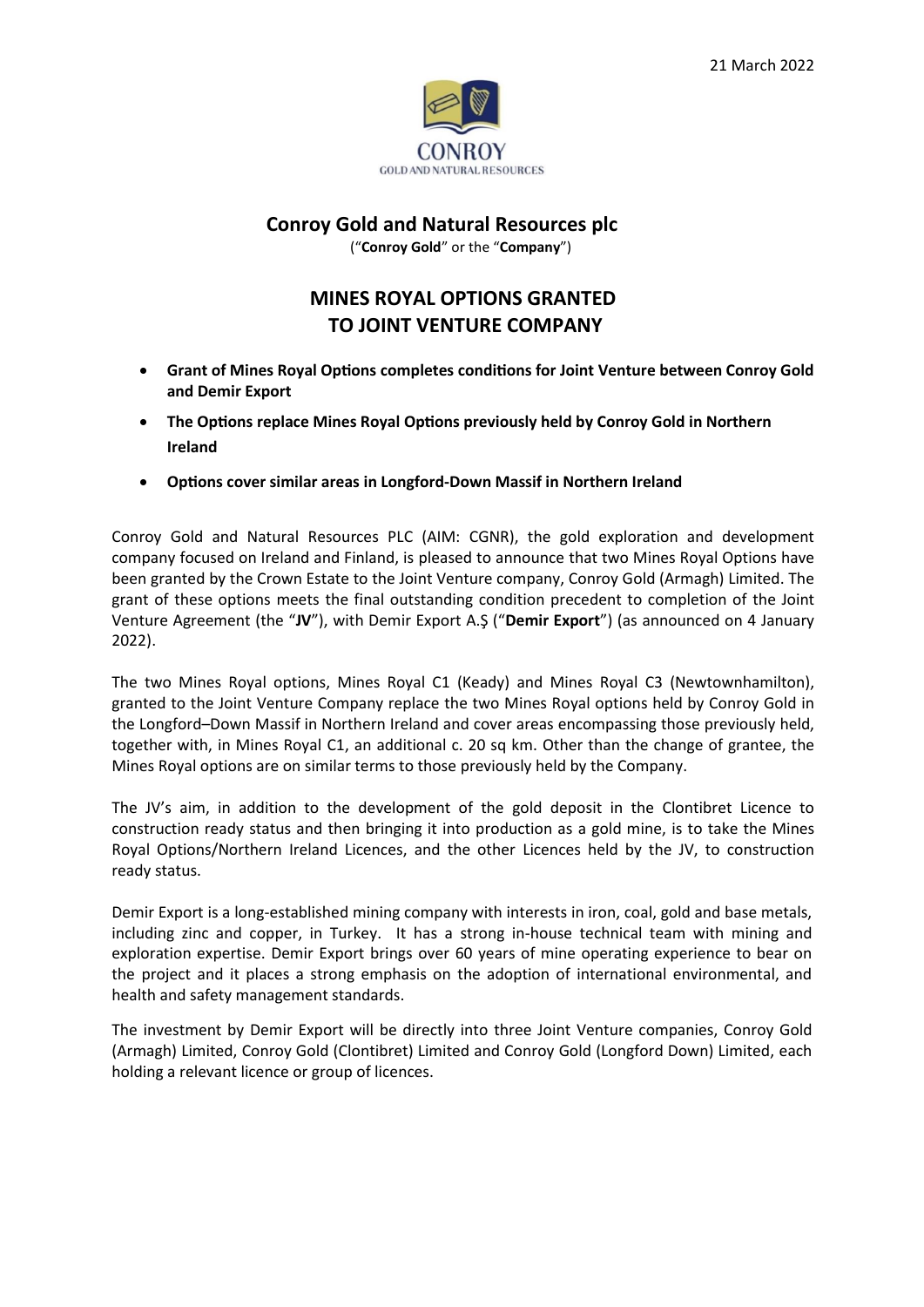#### **Key Terms of the JV**

- Demir Export to expend €4.5 million in work commitments (except Demir Export in-house costs, Operator fees and Minimum Regulatory Work Commitments) to earn-in a 25% option in the project in the first phase of the earn-in period.
- Demir Export to expend an additional €4.5 million in work commitments (except Demir Export in-house costs, Operator fees and Minimum Regulatory Work Commitments) to earn an additional 15% option in the second phase of the earn-in period, again in the project.
- Expenditure by Demir Export of the additional funds required to reach construction-ready status to earn-in an additional 17.5% option in the third phase of the earn-in period of a given development thus increasing Demir Export's holding to a total of 57.5% in that development.
- At construction-ready status at Clontibret and / or other developments, Conroy Gold to retain a 42.5% interest with various options including a "Carry Loan" on capital expenditure to commercial production whilst still retaining a 25% interest.
- Under the terms of the Agreement, on closure, Demir Export is to make a cash payment of €1 million to Conroy Gold.

Following completion of the outstanding condition on the Joint Venture, Conroy Gold and Demir Export will now proceed to complete the JV agreement in accordance with its terms, one of which is the payment of €1 million by Demir Export to Conroy.

Full details of the JV can be found in the EGM circular available on the Company's website [\(www.conroygold.com\)](http://www.conroygold.com/) and the material aspects in the announcement of 30 November 2021.

### *Professor Richard Conroy, Chairman, commented:*

*"I am very pleased that the Crown Estate has granted these two Mines Royal options in Northern Ireland to Conroy Gold (Armagh) Limited. This was the only outstanding condition to completion of the Joint Venture Agreement with Demir Export.* 

*My colleagues and I look forward very much to working with the Demir Export team and building a long term, successful relationship.* 

*They have the mining expertise and the financial resources not only to bring the Clontibret gold deposit to construction ready status and into operation as a mine, but also to advance the significant gold potential of the other licences along the gold trend to the same status.*

*As announced on 14 March 2022 a drilling programme by the JV is due to commence towards the end of April. I look forward to making further announcements in due course."*

| For further information please contact:      |                                |
|----------------------------------------------|--------------------------------|
| <b>Conroy Gold and Natural Resources PLC</b> | <b>Tel:</b> $+353-1-479-6180$  |
| Professor Richard Conroy, Chairman           |                                |
| Allenby Capital Limited (Nomad)              | <b>Tel:</b> $+44-20-3328-5656$ |
| Nick Athanas/Nick Harriss                    |                                |
| <b>First Equity Limited (Broker)</b>         | <b>Tel:</b> $+44-20-7330-1883$ |
| Jason Robertson                              |                                |